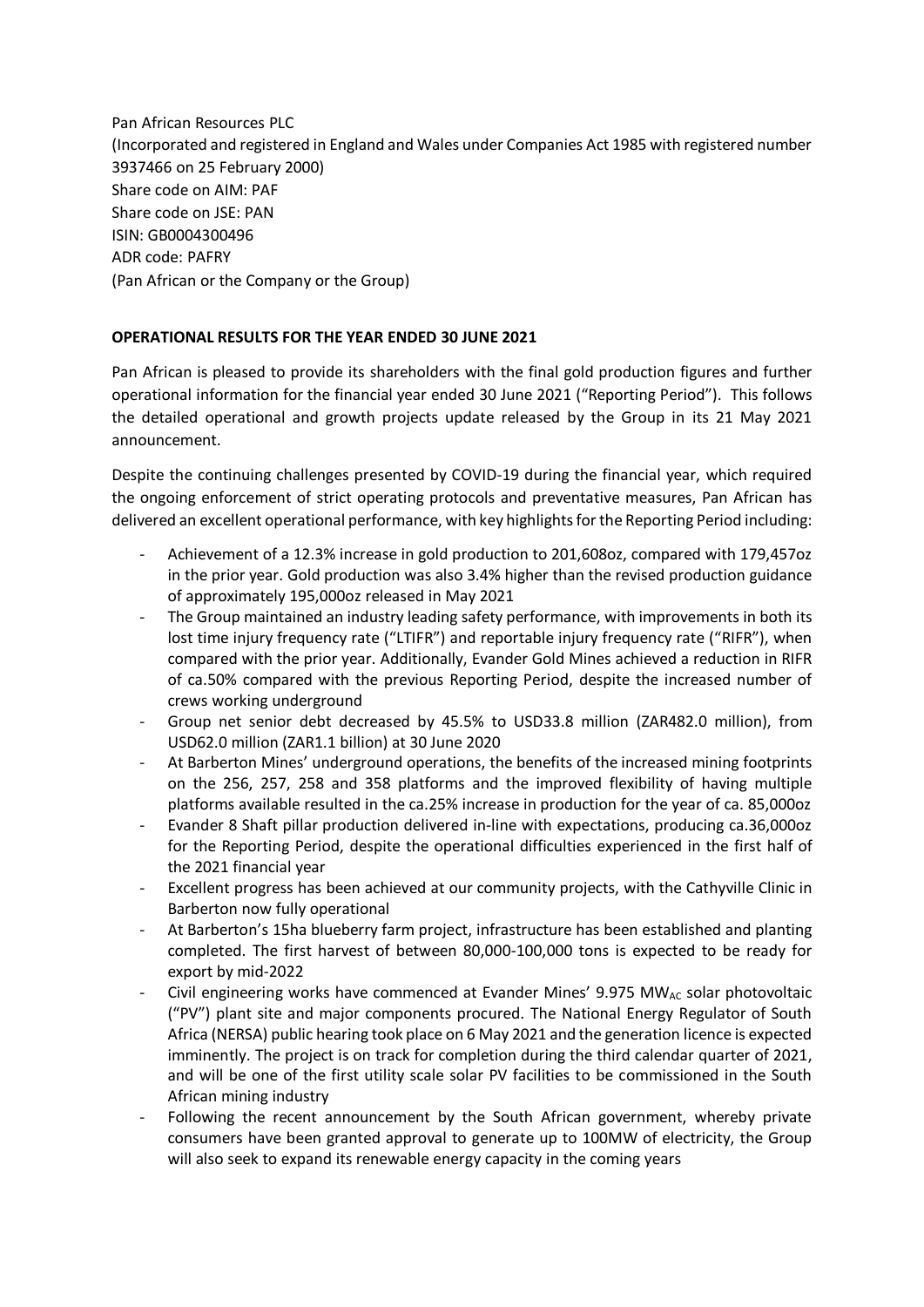Pan African CEO Cobus Loots commented:

*"We are very pleased with the Group's operational performance over the last year, and the fact that our team managed to exceed the revised production guidance for this period.* 

*Addressing the challenges posed by the COVID-19 pandemic remains a top priority, with ongoing enhancements to our operating protocols to mitigate the constantly evolving characteristics of the virus that has resulted in an increasing number of infections over multiple 'waves'. We will continue to rigorously implement preventative and precautionary measures at our operations to maintain the relatively low infection rate to date, and ensure the health and well-being of our employees.* 

*The Group's improved safety performance is encouraging, and is primarily attributable to an unrelenting focus on safety at all operations, as well as the much improved safety performance at Evander's 8 Shaft. We continue to strive to enhance safety through our management and staff's combined efforts, in pursuit of our ultimate goal of "zero harm".* 

*We have now largely achieved the degearing of our balance sheet, and current debt levels are very manageable, enabling the Group to fund all its capital requirements from internally generated cashflows and existing facilities.*

*Our operational focus for the new year emphasises the further improvement of our safety performance and the continued optimisation of our operations. ESG remains a top priority for Pan African, with renewable energy projects, reduced emissions, land rehabilitation, biodiversity conservation and largescale agri-project initiatives being our short to medium term initiatives.*

We look forward to presenting our 2021 year-end financial results in September, and to provide further *information on the impact of our initiatives and the value created for all our stakeholders.*"

### **GROUP ANNUAL PRODUCTION**

Final Group gold production for FY21 increased by 12.3% to 201,608oz (2020: 179,457oz), exceeding the revised production guidance of approximately 195,000oz referred to in the 21 May 2021 announcement. The gold production split per operation is as follows:

|                                             | Year ended 30<br>June 2021* | Year ended 30<br><b>June 2020</b> |
|---------------------------------------------|-----------------------------|-----------------------------------|
| <b>Production ounce profile:</b>            |                             |                                   |
| Barberton Mines - Underground               | 84,819                      | 68,129                            |
| Elikhulu                                    | 51,473                      | 59,616                            |
| Barberton Tailings Retreatment Plant (BTRP) | 18,235                      | 20,135                            |
| Evander Mines - Underground                 | 35,959                      | 20,670                            |
| Evander Mines - Surface tolling             | 11,121                      | 10,907                            |
| <b>Total ounces produced:</b>               | 201,608                     | 179,457                           |

\* Values subject to final refinery adjustments

Barberton Mines' underground operations performed very well during the Reporting Period. This was mainly attributable to the increased flexibility achieved at Fairview Mines' high-grade Main Reef Complex (MRC) and Rossiter orebodies, with four large platforms (256, 257, 258 and 358 platforms) currently being available for mining in the MRC orebody and three within the Rossiter orebody. Fairview Mine produced 49,607oz during the FY21 production year (FY20: 38,531oz).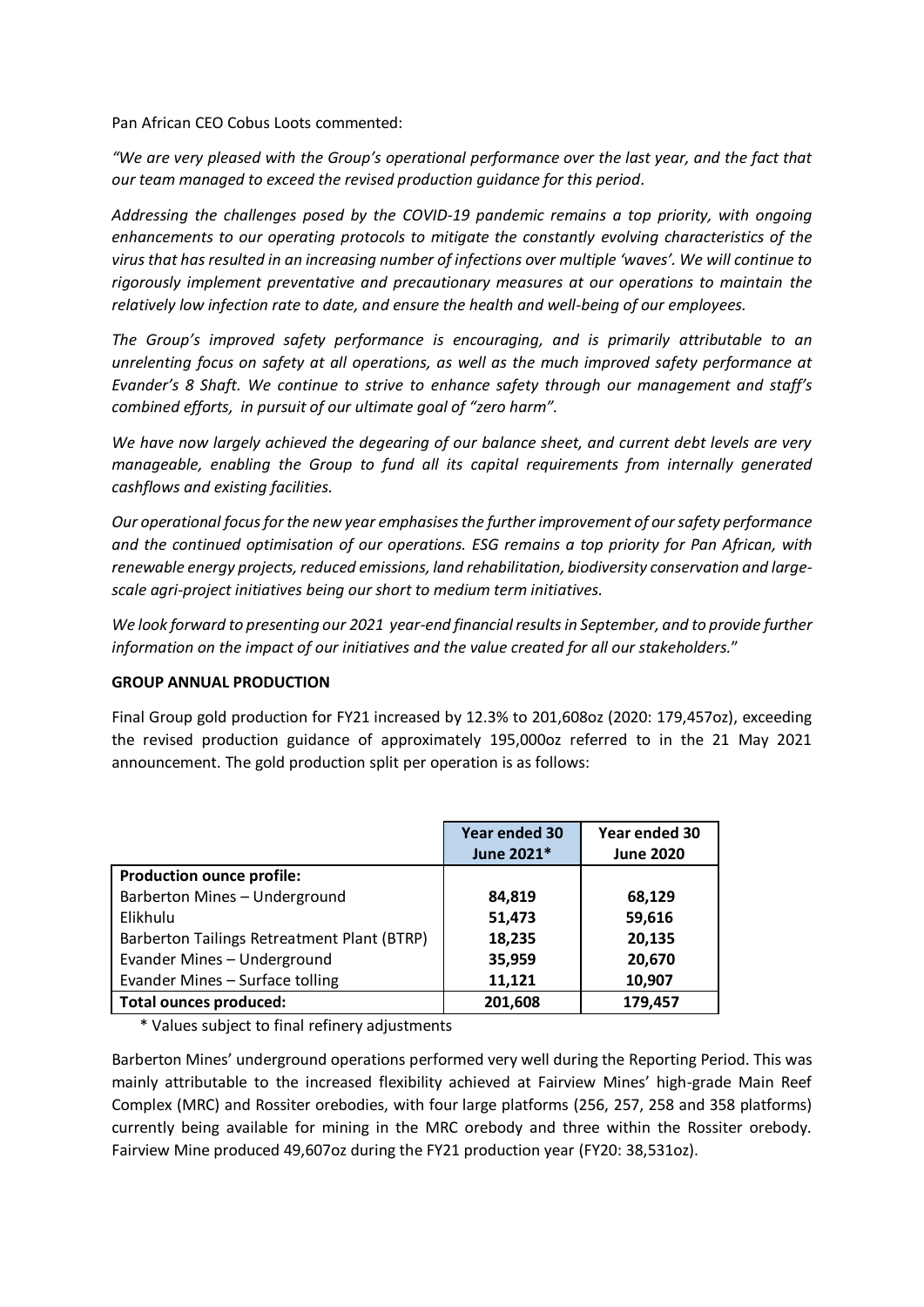At New Consort Mines' PC Shaft, the mining of the high-grade free milling gold intersection at the 42 Level target block has contributed to a vastly improved operational performance. Development is currently underway to access additional target blocks within the same area. Production from New Consort contributed 15,806oz to the FY21 production (FY20: 8,614oz).

Mining of the Thomas orebody at Sheba Mine has assisted Sheba's production profile for FY21, however the focus is now on accessing high-grade cross fractures within the Zwartkoppie (ZK) orebody on the newly accessed 37 Level. Sheba Mine's production reduced slightly for the Reporting Period at 19,493oz (FY20: 20,985oz).

The Elikhulu tailings retreatment operation processed the tonnes and head grade as per the mining plan. Unexpected concentrations of carbonaceous material in the lower benches of the Kinross dam negatively impacted gold recoveries, with lower recoveries in H2, while remedial work on the Elikhulu TSF's lower compartment also restricted tonnage throughputs, resulting in lower gold production in the Reporting Period. This remedial work is complete and Elikhulu is expected to produce ca.55,000oz of gold in FY22, with improved tonnage throughput and higher recoveries from the planned re-mining area.

Production from the BTRP continues according to plan from the currently available surface sources. In the coming years, production at the BTRP is expected to be supplemented with ore from Barberton's Royal Sheba orebody. Progress with the development of the Royal Sheba project will be provided in the following months.

Following initial difficulties experienced at Evander's 8 Shaft (as previously reported in the Company's H1 FY21 results), the remedial work on the shaft barrel was completed, and pillar mining ramped up as per the mine plan. Evander 8 Shaft and surface sources produced 23,352oz in H2, an improvement of 12,607oz from H1.

# **SAFETY ACHIEVEMENTS**

The Group has achieved an overall reduction in recordable injuries, following a number of safety initiatives and interventions:

- The Group reported an improvement in the RIFR from 0.80 per million man hours for the year ended 30 June 2020 to 0.63 per million man hours for the year ended 30 June 2021;
- The Group's LTIFR also improved from 1.70 per million man hours in for the year ended 30 June 2020 to 1.41 per million man hours for the year ended 30 June 2021; and
- Evander's underground operations achieved significant safety improvements during the past six months, despite the increased number of crews deployed underground.

Pan African will endeavour to further improve its commendable safety performance in the coming years.

### **COVID-19 UPDATE**

The Group remains vigilant in its efforts to prevent and mitigate the impact of the COVID-19 virus on its people and operations, and continually updates its operating procedures and protocols based on the latest available information. The infection rate remains low relative to the number of employees in the Group, with some 257 positive cases recorded since the start of the pandemic. Seventeen cases are currently active, with a 93% recovery rate achieved to date.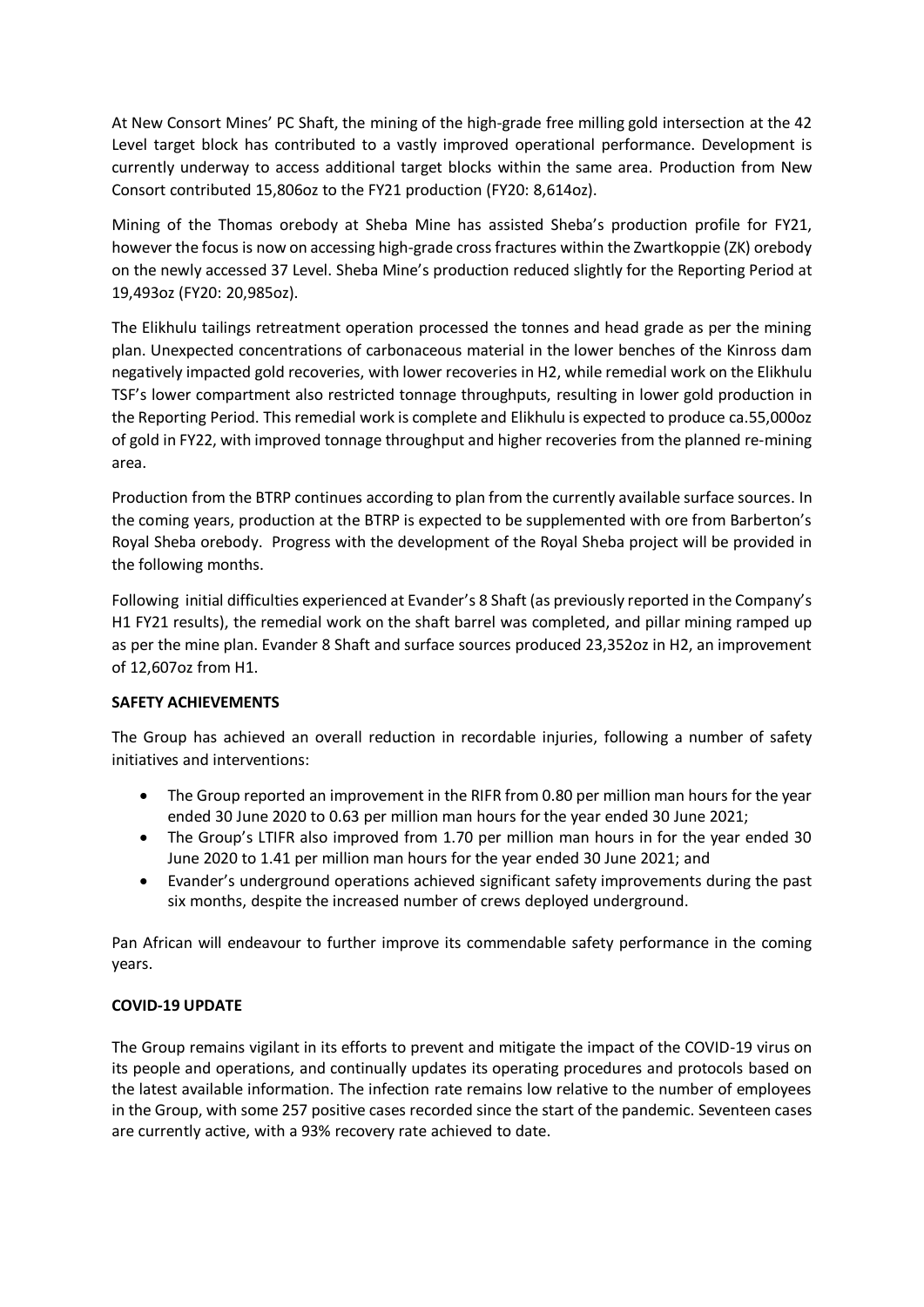### **STATEMENT OF FINANCIAL POSITION**

The Group materially reduced its net senior debt, with a decline of 45.5% to USD33.8 million (ZAR482.0 million at an exchange rate of ZAR/USD:14.28) from USD62.0 million (ZAR1.1 billion at an exchange rate of ZAR/USD:17.33) at 30 June 2020. In USD terms, this represents a reduction in net senior debt of 43.6% relative to the debt levels at 31 December 2020 of USD59.9 million (ZAR880.5 million at an exchange rate of ZAR/USD:14.78).

### **OPERATIONAL AND GROWTH PROJECTS UPDATE**

A detailed update on the Group's operations and projects was provided in the announcement released on 21 May 2021. Further information on the Group's growth projects will be provided in due course.

### **PRODUCTION GUIDANCE FOR FY22**

The Group expects to maintain its production guidance of approximately 195,000oz for the 2022 financial year, materially in line with the actual production of 201,608oz achieved in the 2021 financial year.

Rosebank

13 July 2021

For further information on Pan African Resources, please visit the Company's website at

[www.panafricanresources.com](http://www.panafricanresources.com/)

| Contact information               |                             |  |
|-----------------------------------|-----------------------------|--|
| Corporate Office                  | <b>Registered Office</b>    |  |
| The Firs Office Building          | Suite 31                    |  |
| 2nd Floor, Office 204             | Second Floor                |  |
| Cnr. Cradock and Biermann Avenues | 107 Cheapside               |  |
| Rosebank, Johannesburg            | London                      |  |
| South Africa                      | EC2V 6DN                    |  |
| Office: +27 (0)11 243 2900        | United Kingdom              |  |
| info@paf.co.za                    | Office: +44 (0)20 7796 8644 |  |
| Cobus Loots                       | Deon Louw                   |  |
| Pan African Resources PLC         | Pan African Resources PLC   |  |
| <b>Chief Executive Officer</b>    | <b>Financial Director</b>   |  |
| Office: +27 (0)11 243 2900        | Office: +27 (0)11 243 2900  |  |